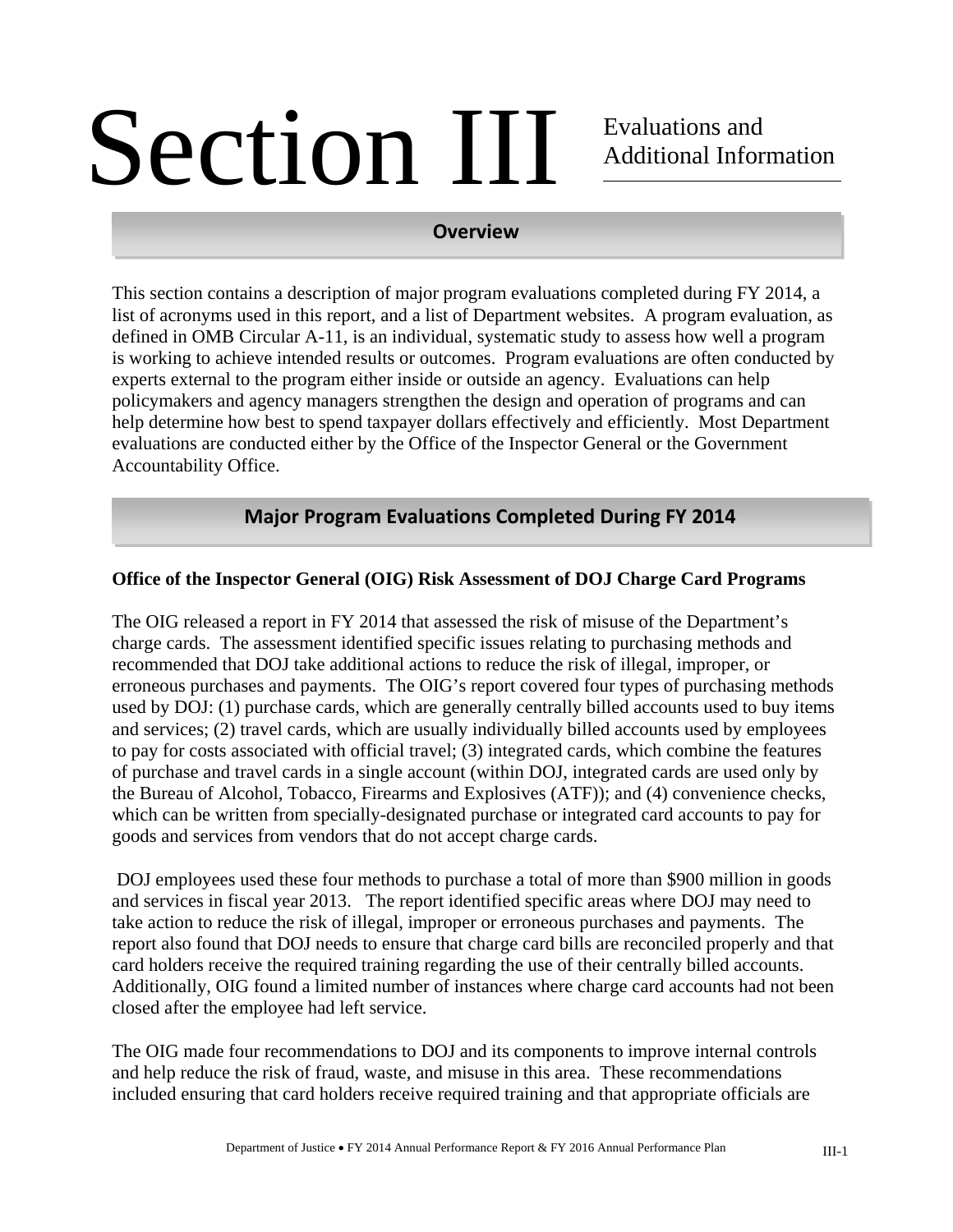notified when employees leave service so they may promptly close the accounts. DOJ agreed with all four recommendations.

# **OIG Review of the U.S. Government's Handling of Intelligence Information Leading Up to the Boston Marathon Bombings**

Following the April 15, 2013 Boston Marathon bombings, the Intelligence Community Inspectors General Forum, with the support of the Director of National Intelligence, determined that the Inspectors General of the Intelligence Community, CIA, DHS, and DOJ would conduct a coordinated review of the handling and sharing of information available to the U.S. Government prior to the bombings. The review examined the information available to the U.S. government before the bombings and the information sharing protocols and procedures followed between and among the intelligence and law enforcement agencies. In a report issued in April 2014, the OIGs concluded that the FBI, CIA, DHS, and the National Counterterrorism Center generally shared information and followed procedures appropriately. They identified a few areas where broader information sharing between agencies may have been required, or where broader information sharing in the future should be considered.

#### **OIG Report on the FBI Laboratory**

The OIG issued a third report (published since 1997) related to alleged irregularities by the FBI Laboratory. The report addresses the effort by the Department from 1996 to 2004 to remedy improprieties in the lab analysis of evidence, or in the testimony by FBI Laboratory personnel, that was used to support convictions in federal and state criminal cases. Based on a congressional request, the OIG analyzed how a Department Task Force in operation during 1996 through 2004 managed the identification, review and follow-up of cases involving their use in criminal prosecutions of scientifically unsupportable analysis and overstated testimony by 13 FBI Laboratory examiners the Task Force determined had been criticized in an OIG report published in 1997. The OIG had found serious deficiencies in the Department's and FBI's design, implementation, and overall management of the case review process. The OIG's report found that the Department and FBI had not taken sufficient steps to ensure that the capital cases were the Task Force's top priority and were treated with urgency; the Task Force did not review all cases involving an FBI Laboratory examiner who been identified in the OIG's 1997 report to be consistently problematic; and that the Department failed to ensure that prosecutors made appropriate and timely disclosures to affected defendants, particularly in cases where the prosecutor determined that FBI Laboratory analysis or testimony was material to the conviction and the report of the independent scientists established that such evidence was unreliable. While the OIG noted that almost all of the problems it identified with the Department's and the FBI's design and management of the FBI Laboratory case review occurred over 15 years, the Department and FBI have worked cooperatively with the OIG to expedite potentially remedial actions regarding additional review of cases and notification to defendants whose convictions may have been tainted by unreliable scientific analyses and testimony.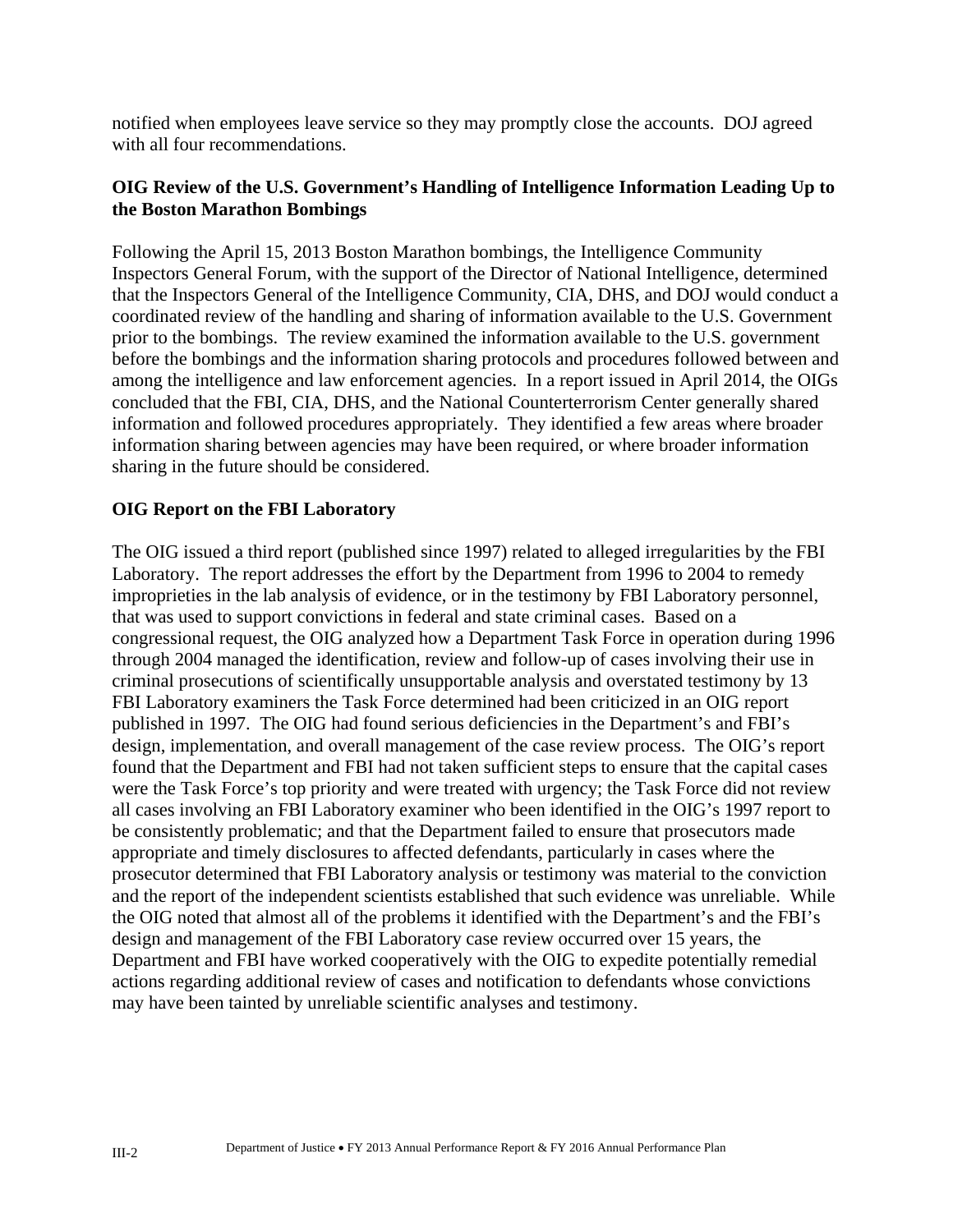#### **OIG Report on FBI Sentinel Program**

The OIG issued its 10th report on Sentinel, the FBI's electronic information and case management system, since its development began in 2006. Since its initial deployment in July 2012, Sentinel's budget has increased from \$451 million to \$551.4 million. This OIG report examined Sentinel's effect on the FBI's daily operations, while reviewing the project costs and updates made since July 2012. The FBI employees surveyed for this audit reported that Sentinel has had an overall positive impact on the FBI's operations. Sentinel users surveyed did, however, express dissatisfaction with two major functions of Sentinel: search and indexing.

Sentinel's search function is intended to provide users the capability to locate cases and specific case-related information within Sentinel. The OIG found that only 42 percent of the respondents to the OIG's survey who used Sentinel's search functionality often received the results they needed. Sentinel users also expressed concerns with the system's indexing function, which involves the relationship between any two identifiers, such as the relationship between a person and that person's address. Forty-one percent of survey respondents reported that they spent more time indexing in Sentinel than they did in the FBI's Automated Case Support system, the system that Sentinel replaced. A majority of the Special Agents surveyed reported that Sentinel actually decreased their daily productivity and attributed this to the increased administrative burden posed by indexing, which has left them with less time for investigative activities. More than a third of the survey respondents also reported that Sentinel was missing features that they believed are critical to their duties, including features related to Sentinel's integration with other FBI Information Technology systems. The OIG made three new recommendations to help the FBI ensure that its business processes are aligned with Sentinel's design and functionalities, and that Sentinel's search and indexing functions efficiently meet the needs of its employees. The FBI agreed with the recommendations.

#### **Government Accounting Office (GAO) Review of Resource and Coordination Efforts of the Bureau of Alcohol, Tobacco, Firearms and Explosives (ATF)**

The GAO evaluated ATF's priorities for criminal investigations, how those priorities have changed since ATF was transferred from the Department of Treasury to DOJ in 2003, its staffing, and the extent to which it uses data to monitor the timeliness and outcomes of "delayed denial investigations" (i.e. investigations of persons who improperly purchased firearms when the background check did not initially determine that the individual is legally prohibited from possessing a firearm). The resulting report, "Enhancing ATF Data Collection to Improve the Management of Investigation," recommended ATF develop a mechanism to better monitor the timeliness and outcomes of delayed denial investigations. ATF concurred and took immediate steps—via policy changes and the development of new queries for its case management system—to improve data collection and oversight of these investigations. These steps will allow supervisors in the field to closely monitor individual cases and managers at headquarters to monitor trends and conduct programmatic reviews. ATF is also in the process of developing a new case management system that will have even more robust data collection and analysis capabilities.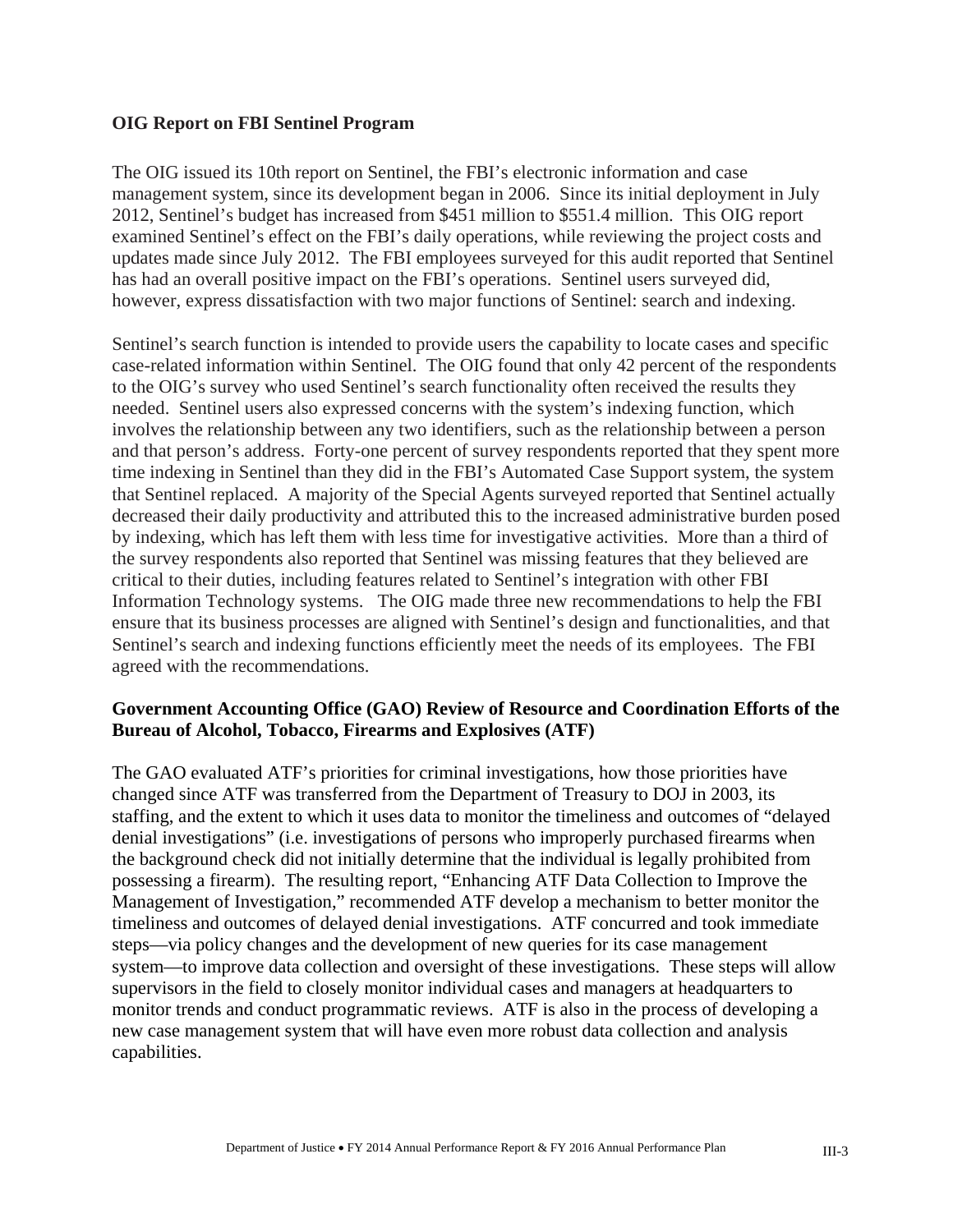### **OIG Audit of the Drug Enforcement Administration (DEA) Adjudication of Registrant Actions**

In May 2014, the OIG released a review of DEA's process to adjudicate administrative actions against businesses and professionals that register with the DEA to handle controlled substances. The OIG report found that the DEA's adjudicative process comports with applicable laws and regulations but the overall time it takes the DEA to adjudicate registrant actions is very lengthy. The OIG also found that DEA generally does not have timeliness standards in place and, where it does, the agency consistently failed to meet them. The Controlled Substances Act of 1970 requires registration with the DEA by businesses that import, export, manufacture, or distribute controlled substances; health care practitioners entitled to dispense, administer, or prescribe controlled pharmaceuticals; and pharmacies entitled to fill prescriptions. If the DEA finds that a registrant or applicant has violated the law, it may issue an order to show a cause why registration should not be revoked, suspended, or denied. If the violation poses an imminent threat to public health or safety, the DEA may issue an immediate suspension order, which deprives the registrant of the right to deal in controlled substances immediately. Orders to show cause and immediate suspension orders are collectively known as "registrant actions."

The OIG issued three recommendations in the report to improve the DEA's ability to effectively and efficiently adjudicate all registrant actions in a timely manner and mitigate the potential adverse effects of delays on the DEA, registrants, and the public. The recommendations were as follows:

- 1. Establish timeliness guidelines for adjudicating all orders to show cause.
- 2. Establish policy and procedures, including timeliness guidelines, for forwarding a case to the Office of the Administrator for final decision when a hearing is waived or terminated.
- 3. Institute a formal process for tracking the timeliness of each adjudication from the initial registration action to the DEA's final decision and for periodically assessing timeliness.

DEA continues to address the remaining two recommendations.

# **OIG Review of the Organized Crime Drug Enforcement Task Forces Fusion Center (OFC)**

 Forces Fusion Center. The OIG conducted this review to examine the OFC's operations In 2014 the OIG completed a Review of the Organized Crime Drug Enforcement Task and assess its process for sharing its analytical products. The review's scope included aspects of DEA's Special Operations Division (SOD) and the International Organized Crime Intelligence and Operations Center that relate to the OFC's mission. After the review was completed, it provided several recommendations that were intended to improve the efficiency and effectiveness of operations and the utility of its analytic products. The recommendations were that the OFC 1) establish procedures to identify and prioritize requests in investigations with a nexus to high-value drug trafficking targets, such as targets linked to CPOTs and their associates; 2) work with SOD to define the management and workflow responsibilities of the SOD/OFC Section (OSF), including what actions the OSF section can and should take to allow appropriate information sharing between SOD and OFC and increase the intelligence value of OFC products; 3) improve the capabilities of its product workflow system or make other process improvements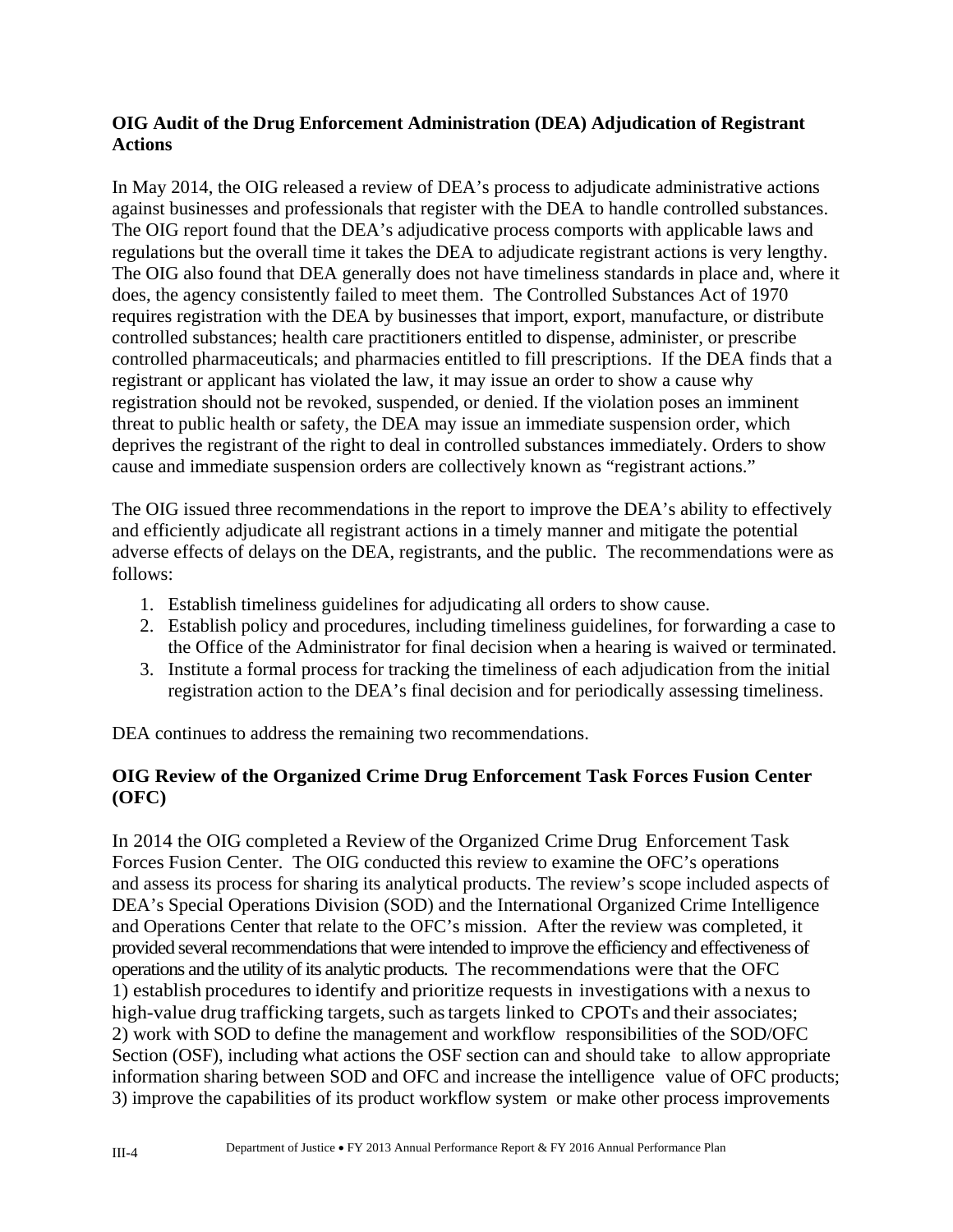additional guidance to make clear the conditions under which investigators may show the to collect accurate product workflow data on product requests and disseminations processed by the OSF section at SOD; 4) modify the warning statement on OFC products and provide products to federal prosecutors; 5) work with its member agencies to revise its staffing agreements to further encourage member agencies to assign experienced Intelligence Analysts to the center and minimize vacancies in Intelligence Analyst positions; 6) develop and implement consistent approval standards for OFC products and explore ways to further streamline the approval process; 7) establish written protocols on how to process product requests if OFC staff members are unable to establish contact with the requester within a reasonable period of time; and 8) develop and implement product feedback mechanisms that will enable the OFC to gather substantive information on how the products contributed to investigations, including suggestions for improvement. OCDETF has responded to all of the recommendations and provided a recent status update in December 2014.

# **OIG Evaluation of the Bureau of Prison's (BOP) Efforts to Prevent Sexual Abuse of Inmates by Staff**

The OIG undertook an evaluation of BOP's efforts to deter staff sexual abuse of inmates. It was recommended that BOP develop and/or clarify procedures and guidelines for safeguarding and treating victims of sexual abuse by staff, ensure that reporting mechanisms for sexual abuse of inmates by staff are in place and fully utilized when necessary by reporting parties, and improve training in managing female offenders and for female staff in male prisons. Where necessary, revise and update any documentation, including the Special Investigative Supervisors (SIS) Manual, and training courses pertaining to this issue. It was further recommended that BOP establish a national goal for reducing staff sexual abuse of federal inmates and that prison officials should periodically conduct operational reviews to assess the strengths and weaknesses of their sexual abuse prevention program. Finally, wardens should conduct after-action reviews of their responses to criminal staff sexual abuse incidents and that a letter to the U.S. Probation Office be part of the pre-sentencing investigative report for each BOP staff member convicted of a sexual abuse crime.

With the exception of clarifying guidance in the program statement and SIS Manual surrounding procedures for reporting staff sexual abuse, all the recommendations have been addressed.

# **OIG Review of BOP Employee Discipline System**

 misconduct and disciplines employees who are found to have committed misconduct. Recommendations for this review include the following: The objectives of the review were to determine how BOP investigates allegations of employee

- Reinforce the existing policy that BOP employees report allegations of employee misconduct to the proper authorities as required.
- Require that BOP Chief Executive Officers (CEOs) forward cases with sustained allegations through the full adjudicative phase.
- Ensure that when the deciding official mitigates the proposed discipline, the decision letter contains an adequate explanation of the reasons.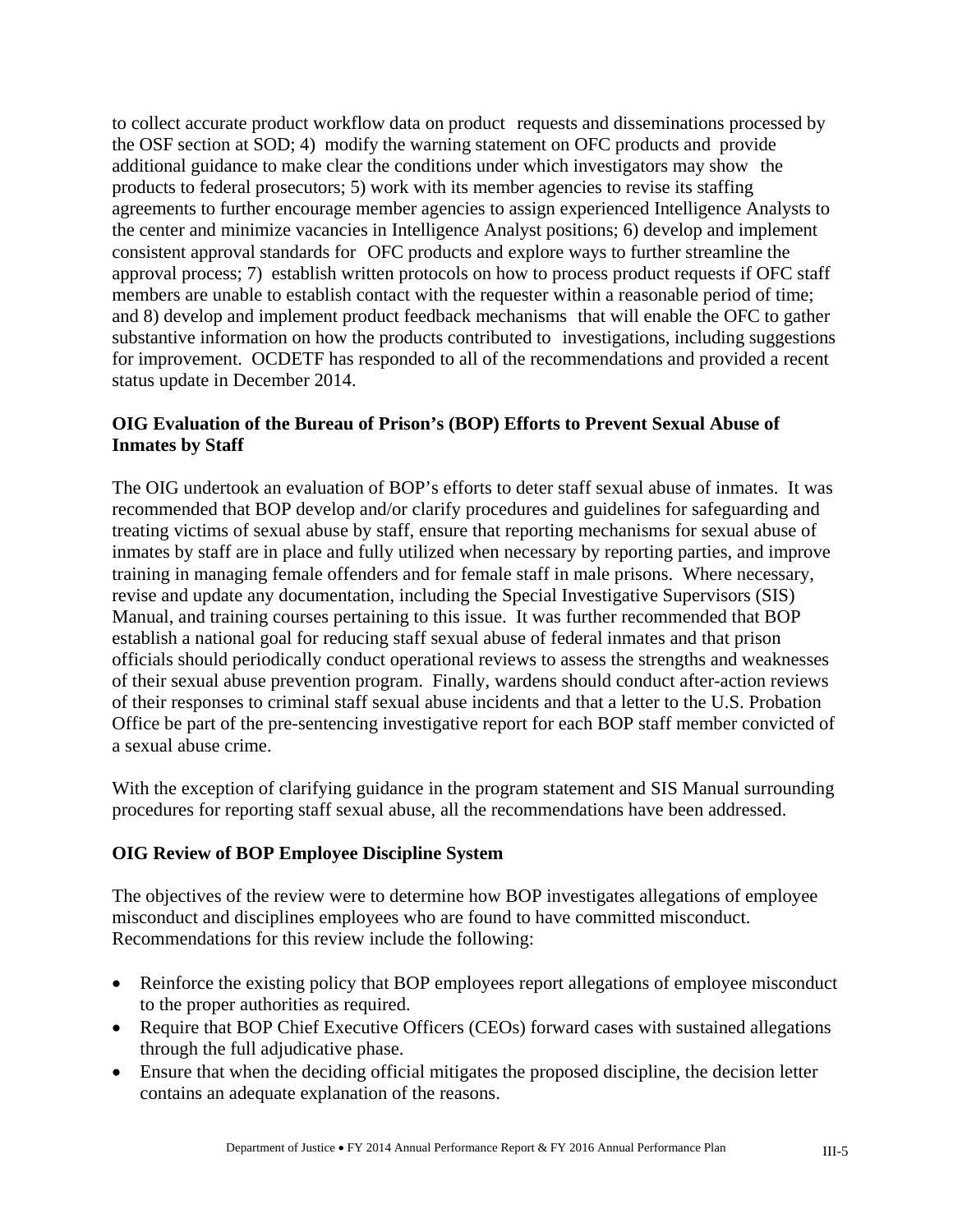- Remove the CEO from reviewing and approving investigative reports of employee misconduct for cases in which they will act as the deciding official by implementing an alternative review process that preserves the independence of the investigative and adjudicative phases.
- Reinforce the existing policy that all required documents be maintained in the inmate's disciplinary files.
- Develop procedures to ensure that discipline is imposed consistently BOP-wide, and review discipline for consistency across the agency periodically after these procedures are implemented.
- Establish written time guidelines for the investigative and adjudicative phases of the disciplinary process.
- Require that the BOP Program Review Division periodically review a sample of closed disciplinary case files.

With the exception of the recommendation asking for the development of procedures to ensure that discipline is imposed consistently, the evaluation was closed on December 19, 2013. The remaining open recommendation will be closed once the OIG is provided a copy of the reference guidance memorandum or directive that describes the process and the procedures BOPS's regional offices and the Labor Management Relations Board will take to complete this annual random sample review.

# **OIG Audit of the National Institute of Justice's (NIJ) Oversight of the Solving Cold Cases with DNA Program**

The OIG conducted this audit to evaluate NIJ's oversight of its Cold Case DNA program. The audit covered Cold Case DNA program awards from FYs 2010 through 2012. The OIG also conducted six external grant audits of Cold Case DNA program recipients to determine whether reimbursements were allowable and to evaluate program performance and accomplishments.

The primary objectives of this audit was to 1) evaluate the NIJ's implementation and oversight of the Solving Cold Cases with DNA Grant Programs; 2) determine the reduction in the number of unanalyzed "cold cases" as a result of NIJ funding, and 3) evaluate the level of reliance each grantee has on NIJ funding to solve cold cases and the future sustainability of grantee cold case efforts. The OIG made three recommendations to assist NIJ in its oversight of the Cold Case DNA program. The OIG recommended that NIJ:

- 1. Enhance its monitoring efforts to include verification of the allowable uses of funds. Put \$651,949 in unspent funds to a better use.
- 2. Enhance its monitoring efforts of Federal Financial Reports, drawdowns, and Grant Adjustment Notices to include identification of issues related to program implementation, including no or slow spending and multiple requests for program extensions or scope changes.
- 3. Enhance its monitoring efforts to include verification of the accuracy of performance reporting. This included requiring Cold Case DNA program award recipients to submit supporting documentation for the performance metrics along with progress reports.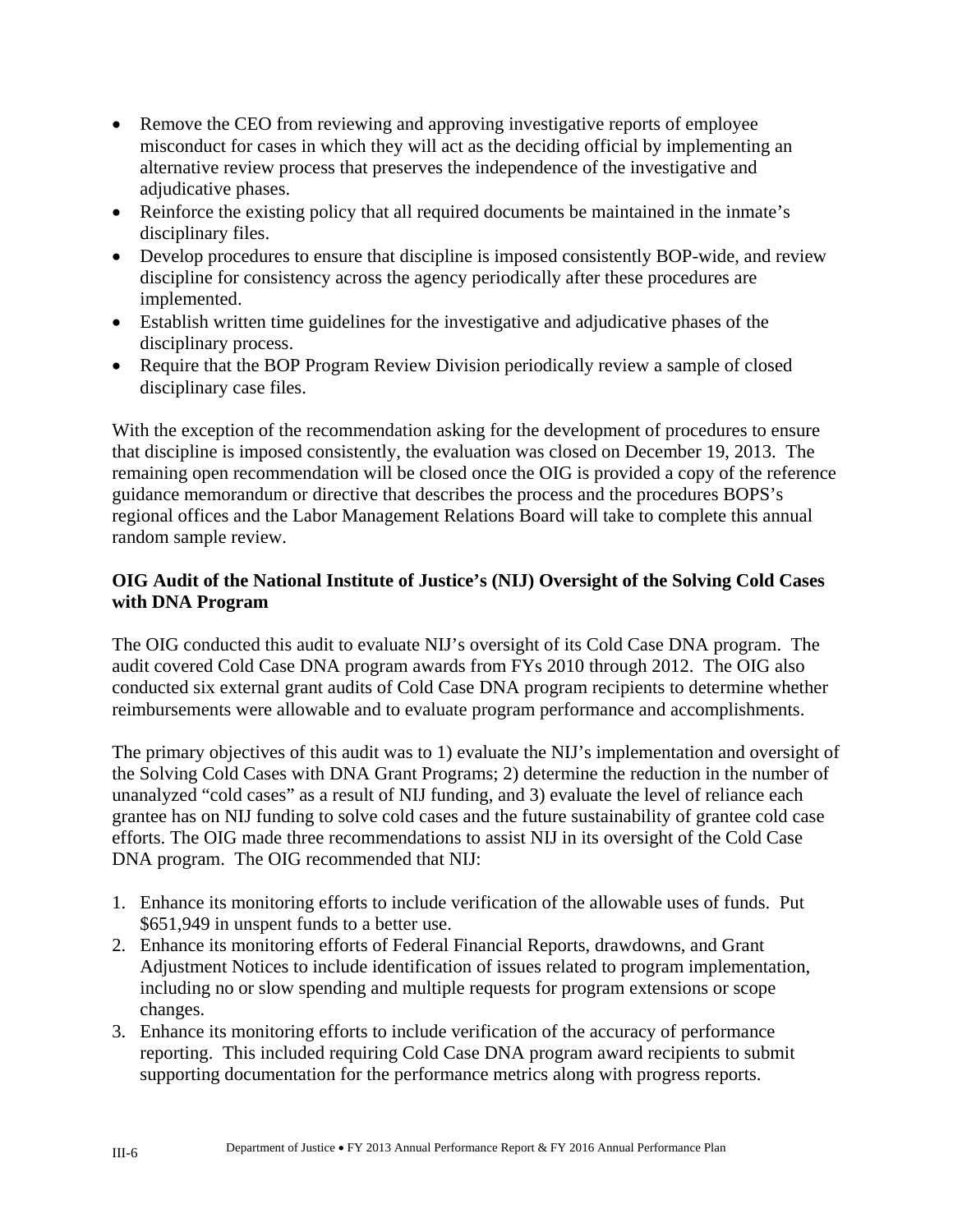#### **Evaluation of Services for Domestic Minor Victims of Human Trafficking**

RTI International conducted a participatory process evaluation of three programs funded by the U.S. Department of Justice Office of Victims of Crime (OVC) to identify and provide services to victims of sex and labor trafficking who are U.S. citizens and lawful permanent residents under the age of eighteen. The following programs were included in the evaluation; Standing Against Global Exploitation Everywhere Project (San Francisco), the Salvation Army Trafficking Outreach Program and Intervention Techniques Program (Chicago), and the Streetwork Project at Safe Horizon (New York).

The goals of the evaluation were to document program implementation in three programs, identifying promising practices for service delivery programs, and inform delivery of current and future efforts to serve this population; particularly describing the service needs and experiences of young people within the programs. The evaluation found OVC-funded programs demonstrated success in connecting to some young people, though the diversity amongst trafficked minors made it a struggle to reach others. As a result, it is unlikely that a single program can meet the needs of all minor victims. The programs applied unique strategies to engage minors and respond to their needs. RFI International recommended strategies for improving coordinated community response; continued development of trafficking-specific programs; enhancements to service delivery to trafficked young people; enhancements for support and long-term self-sufficiency for trafficked young people; and strategies for law enforcement, juvenile justice, child welfare and education.

#### **Las Vegas Smart Policing Initiative: Impact of Police Saturation**

The University of Nevada – Las Vegas conducted a process and impact evaluation to examine the effectiveness of the Las Vegas Metropolitan Police Department's (LVMPD) Saturation Team. Over the course of the Las Vegas Smart Policing Initiative (SPI) project, the Saturation Team conducted directed patrol and other proactive activities in 12 hot spots located within LVMPD's jurisdiction. The impact evaluation addressed: (1) the impact of the Saturation Team on calls for service in those hot spots, and (2) the impact of the Saturation Team on citizen perceptions of crime and police activity.

The evaluation utilized an experimental design. Twenty-four hot spots of crime and disorder were identified within LVMPD's jurisdiction. Twelve of these hot spots were randomly assigned to receive the Saturation Team's intervention while the remaining 12 served as the control group. The Saturation Team operated in each hot spot of the experimental group for a period of 60 days. The calls for service analyses produced mixed results. Some analyses suggested that calls for disorderly offenses were lower in experimental areas, but these results were not consistent. Other analyses suggested that calls for certain types of offenses increased in experimental areas, but it is unclear whether this was due to differences in actual criminal activity or to the influence of police presence on citizens' willingness to call the police. Survey data indicate that residents in the experimental areas reported seeing police more often than those in the control areas. Residents in the experimental areas also reported seeing police interact with citizens more often.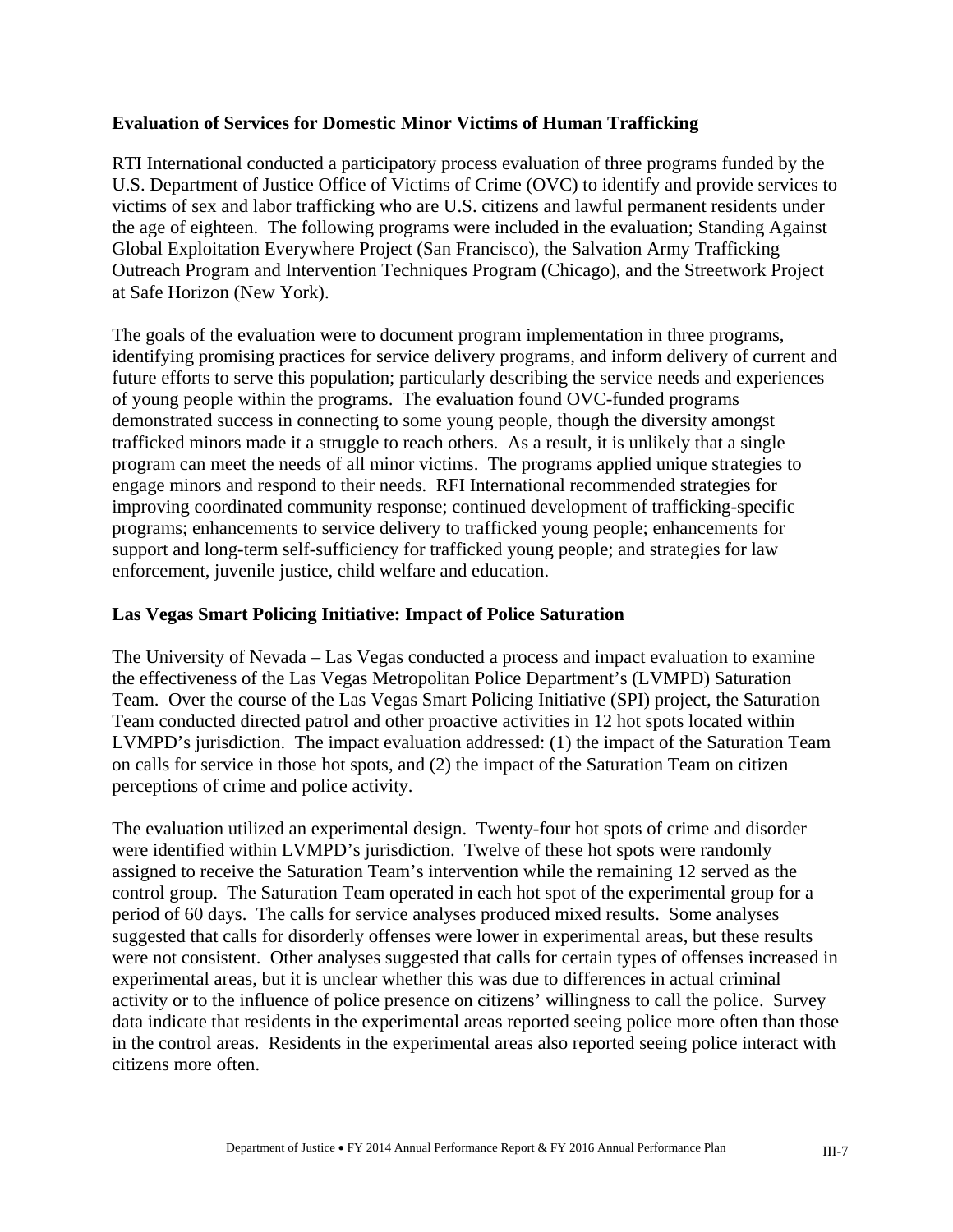#### **Effectiveness of Correctional Education, and Where Do We Go From Here? The Results of a Comprehensive Evaluation**

The RAND Corporation completed an evaluation designed to measure the effectiveness of correctional education for incarcerated adults and juveniles, and to understand concerns and emerging needs. The RAND Corporation comprehensively examined the current state of correctional education for incarcerated adults and juveniles, current and emerging trends in the field, and what can be done to improve the field moving forward. The goals of this evaluation were met. The study shows that correctional education for incarcerated adults reduces the risk of post-release re-incarceration (by 13 percentage points) and does so cost-effectively (a savings of five dollars on re-incarceration costs for every dollar spent on correctional education). And when it comes to post-release employment for adults—another outcome key to successful reentry—researchers found that correctional education may increase such employment.

Key insights from the survey include the recognition that the 2008 recession and its long aftermath have had dramatic and negative effects on correctional education spending; that there is a growing emphasis on providing vocational education programming that will lead to industry or nationally recognized certifications; that the importance of computer technology in correctional education is growing but use of technology is mixed and access to the Internet by incarcerated students is very limited; that states have significant concerns about how ready they are to implement the new 2014 General Education Development (GED) exam and computerbased testing; and that while a large number of states are providing postsecondary education, most is paid for by inmates or their families, not by states or the federal government.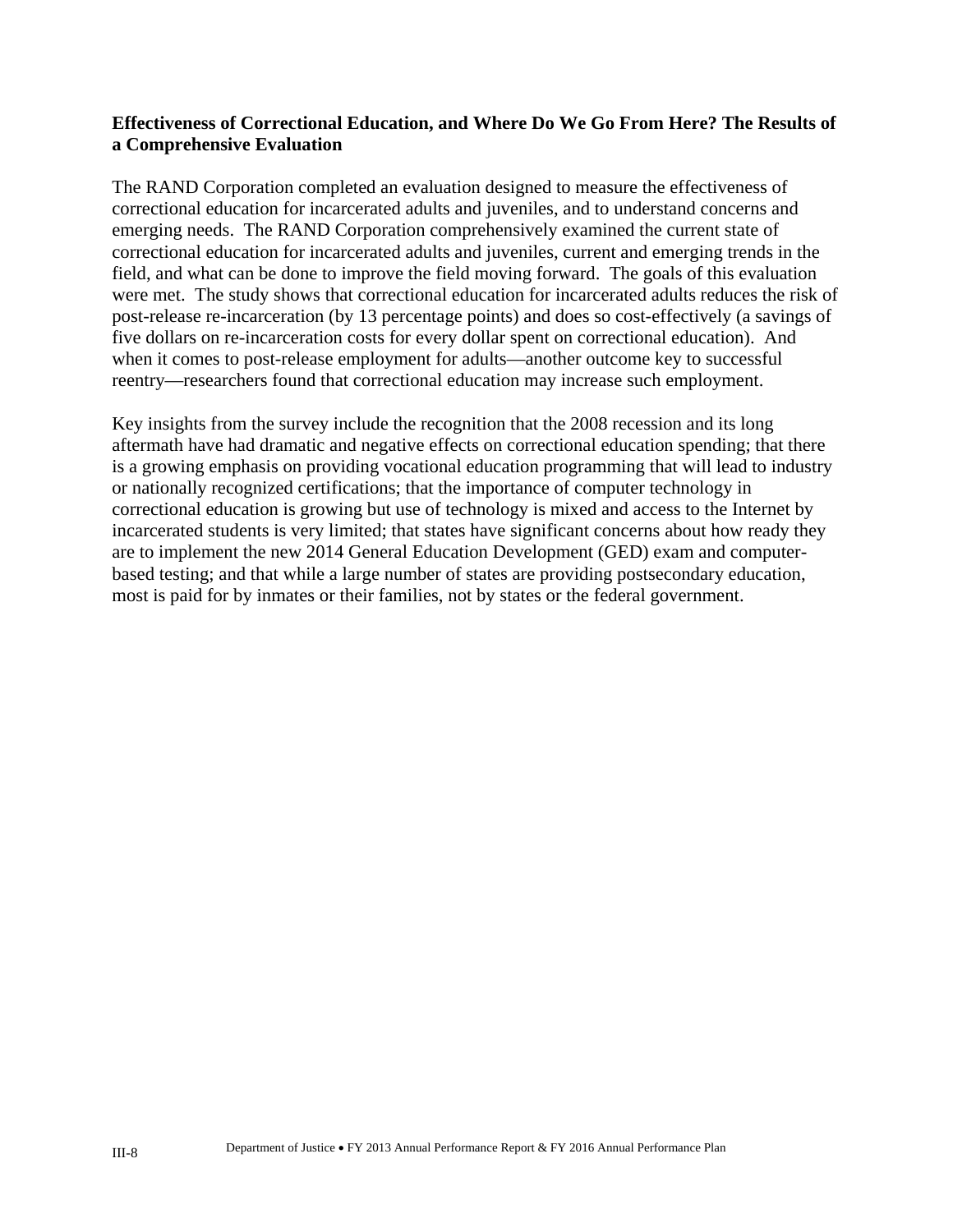# **Acronyms**

#### **A**

| ABT<br><b>ACTS</b><br><b>AFF/SADF</b><br><b>AMBER</b><br>APP<br>APR | Aryan Brotherhood of Texas<br><b>Automated Case Tracking System</b><br>Assets Forfeiture Fund and Seized Asset Deposit Fund<br>America's Missing: Broadcasting Emergency Response<br><b>Annual Performance Report</b><br><b>Annual Performance Plan</b> |
|---------------------------------------------------------------------|---------------------------------------------------------------------------------------------------------------------------------------------------------------------------------------------------------------------------------------------------------|
|                                                                     |                                                                                                                                                                                                                                                         |
| ATF                                                                 | Bureau of Alcohol, Tobacco, Firearms and Explosives                                                                                                                                                                                                     |
| ATR                                                                 | <b>Antitrust Division</b>                                                                                                                                                                                                                               |

#### **B**

| <b>BIA</b> | <b>Board of Immigration Appeals</b> |
|------------|-------------------------------------|
| <b>BJA</b> | <b>Bureau of Justice Assistance</b> |
| <b>BOP</b> | <b>Bureau of Prisons</b>            |

# **C**

| <b>CASE</b>  | Case Access System for EOIR                       |
|--------------|---------------------------------------------------|
| <b>CEO</b>   | <b>Chief Executive Officer</b>                    |
| <b>CEOS</b>  | <b>Child Exploitation Obscenity Section</b>       |
| CI           | Counterintelligence                               |
| <b>CISPP</b> | Counterintelligence Strategic Partnership Program |
| <b>CIV</b>   | Civil Division                                    |
| <b>COPS</b>  | Office of Community Oriented Policing Services    |
| <b>CPC</b>   | <b>Capacity Planning Committee</b>                |
| <b>CPOT</b>  | <b>Consolidated Priority Organization Target</b>  |
| <b>CRM</b>   | <b>Criminal Division</b>                          |
| <b>CRS</b>   | <b>Community Relations Service</b>                |
| <b>CRT</b>   | <b>Civil Rights Division</b>                      |
| <b>CTAS</b>  | <b>Coordinated Tribal Assistance Solicitation</b> |

| DC           | District of Columbia                          |
|--------------|-----------------------------------------------|
| <b>DCTAT</b> | Data Collection and Technical Assistance Tool |
| <b>DEA</b>   | Drug Enforcement Administration               |

**D**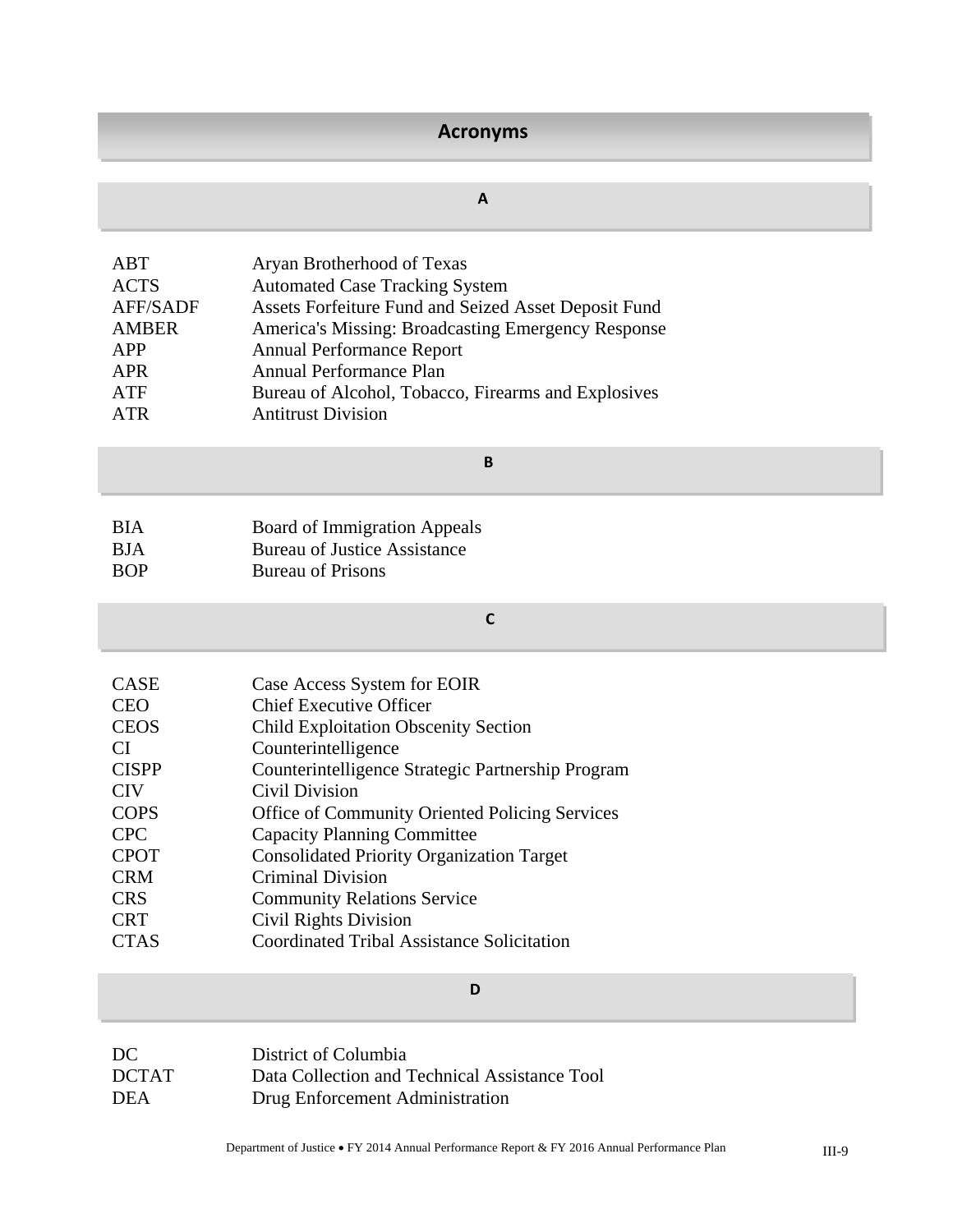| <b>DHS</b><br><b>DOJ</b>                                                                   | Department of Homeland Security<br>Department of Justice                                                                                                                                                                                                                |  |
|--------------------------------------------------------------------------------------------|-------------------------------------------------------------------------------------------------------------------------------------------------------------------------------------------------------------------------------------------------------------------------|--|
|                                                                                            | E                                                                                                                                                                                                                                                                       |  |
| <b>ENRD</b><br><b>EOIR</b><br><b>EOUSA</b>                                                 | <b>Environment and Natural Resources Division</b><br><b>Executive Office for Immigration Review</b><br>Executive Office for the United States Attorneys                                                                                                                 |  |
|                                                                                            | F                                                                                                                                                                                                                                                                       |  |
| <b>FASAB</b><br><b>FBI</b><br><b>FBWT</b><br><b>FCSC</b><br><b>FPI</b><br><b>FTE</b><br>FY | Federal Accounting Standards Advisory Board<br>Federal Bureau of Investigation<br>Fund Balance with U.S. Treasury<br>Foreign Claims Settlement Commission<br>Federal Prison Industries, Inc.<br><b>Full-Time Equivalent</b><br><b>Fiscal Year</b>                       |  |
|                                                                                            | G                                                                                                                                                                                                                                                                       |  |
| GAO<br><b>GPRAMA</b>                                                                       | Government Accountability Office<br><b>GPRA Modernization Act of 2010</b>                                                                                                                                                                                               |  |
| н                                                                                          |                                                                                                                                                                                                                                                                         |  |
| <b>HRSP</b>                                                                                | Human Rights and Special Prosecution Section                                                                                                                                                                                                                            |  |
|                                                                                            |                                                                                                                                                                                                                                                                         |  |
| <b>ICITAP</b><br><b>ICM</b><br><b>IHP</b><br><b>INTERPOL</b><br><b>ISRAA</b>               | International Criminal Investigative Training Assistance Program<br><b>Interactive Case Management System</b><br><b>Institutional Hearing Program</b><br><b>International Criminal Police Organization</b><br>Integrated Statistical Reporting and Analysis Application |  |
|                                                                                            | L                                                                                                                                                                                                                                                                       |  |
| <b>LVMPD</b>                                                                               | Las Vegas Metropolitan Police Department                                                                                                                                                                                                                                |  |
| $III-10$                                                                                   | Department of Justice • FY 2013 Annual Performance Report & FY 2016 Annual Performance Plan                                                                                                                                                                             |  |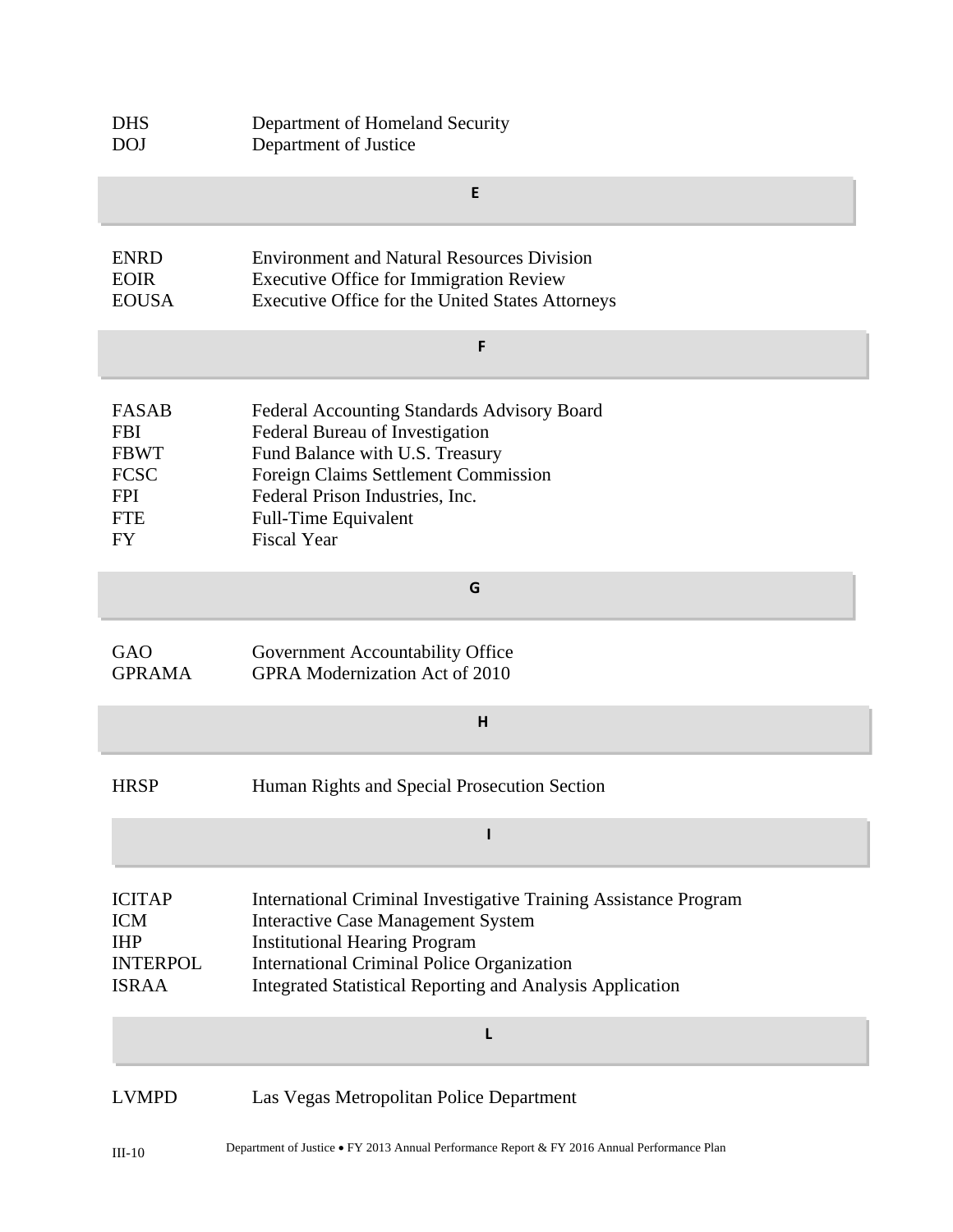| M                                                                                                                                              |                                                                                                                                                                                                                                                                                                                                                                                              |  |  |
|------------------------------------------------------------------------------------------------------------------------------------------------|----------------------------------------------------------------------------------------------------------------------------------------------------------------------------------------------------------------------------------------------------------------------------------------------------------------------------------------------------------------------------------------------|--|--|
| <b>MAR</b>                                                                                                                                     | Monthly Administrative Report                                                                                                                                                                                                                                                                                                                                                                |  |  |
| N                                                                                                                                              |                                                                                                                                                                                                                                                                                                                                                                                              |  |  |
| N/A<br><b>NCIC</b><br><b>NCMEC</b><br><b>NGIC</b><br><b>NIBIN</b><br><b>NICS</b><br><b>NIPF</b><br><b>NSD</b>                                  | Not Applicable<br><b>National Crime Information Center</b><br>National Center for Missing and Exploited Children<br>National Gang Intelligence Center<br>National Integrated Ballistic Information Network<br>National Instant Criminal Background Check System<br>National Intelligence Priority Framework<br><b>National Security Division</b>                                             |  |  |
| $\mathbf{o}$                                                                                                                                   |                                                                                                                                                                                                                                                                                                                                                                                              |  |  |
| <b>OBDs</b><br><b>OCDETF</b><br><b>OIG</b><br><b>OJP</b><br><b>OJJDP</b><br><b>OMB</b><br><b>OPA</b><br><b>OSG</b><br><b>OTJ</b><br><b>OVW</b> | Offices, Boards and Divisions<br><b>Organized Crime Drug Enforcement Task Forces</b><br>Office of the Inspector General<br>Office of Justice Programs<br>Office of Juvenile Justice and Delinquency Prevention<br>Office of Management and Budget<br>Office of the Pardon Attorney<br>Office of the Solicitor General<br><b>Office of Tribal Justice</b><br>Office on Violence Against Women |  |  |
| Ρ                                                                                                                                              |                                                                                                                                                                                                                                                                                                                                                                                              |  |  |
| <b>PDS</b>                                                                                                                                     | Psychology Data System                                                                                                                                                                                                                                                                                                                                                                       |  |  |
|                                                                                                                                                | ${\sf R}$                                                                                                                                                                                                                                                                                                                                                                                    |  |  |
| <b>RDAP</b><br><b>RMIS</b>                                                                                                                     | <b>Residential Drug Abuse Program</b><br><b>Resource Management Information System</b>                                                                                                                                                                                                                                                                                                       |  |  |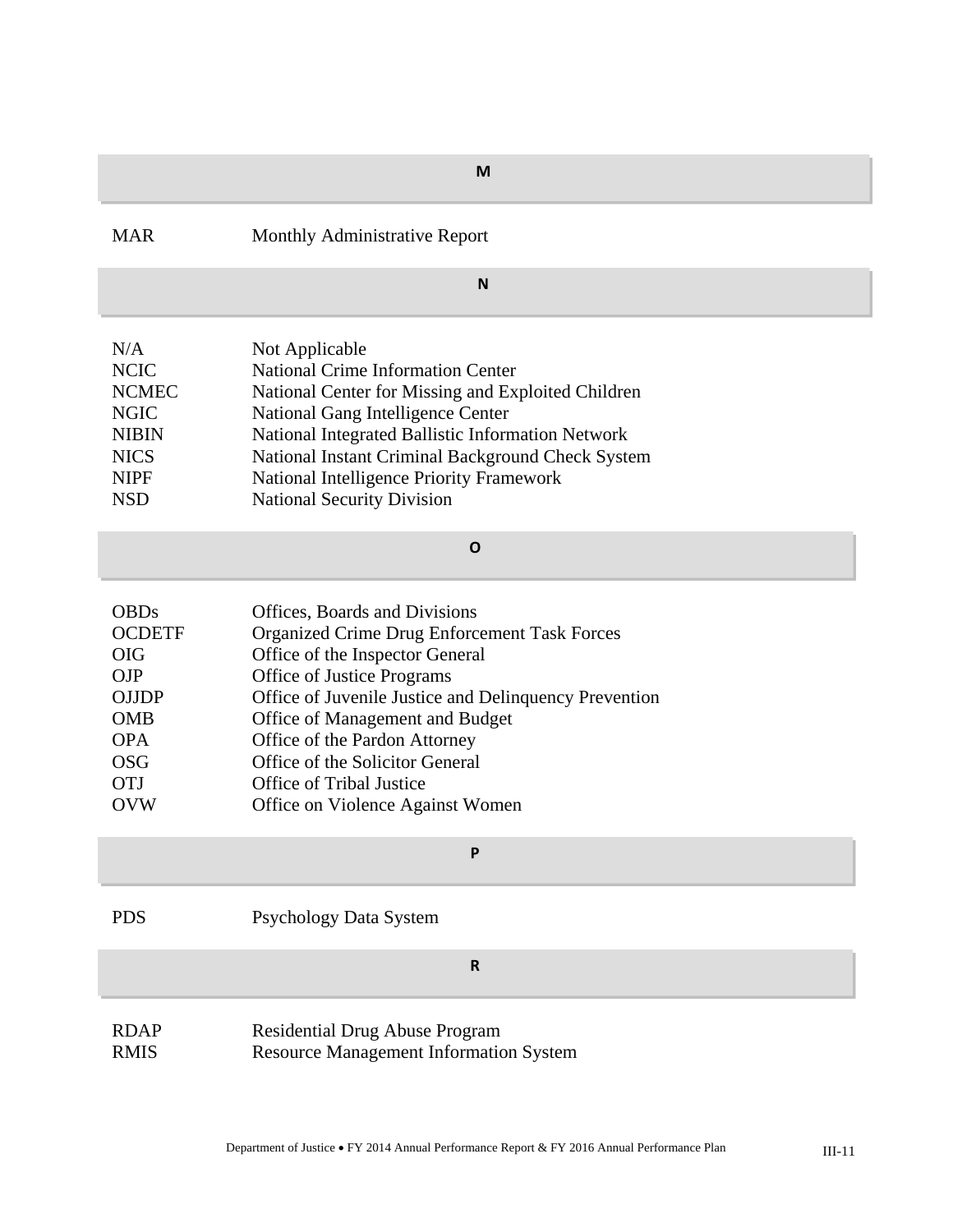| $\mathsf{s}$                                                                                |                                                                                                                                                                                                                                                                                         |  |
|---------------------------------------------------------------------------------------------|-----------------------------------------------------------------------------------------------------------------------------------------------------------------------------------------------------------------------------------------------------------------------------------------|--|
| <b>SCA</b><br><b>SENTRY</b><br><b>SIS</b><br>SOD<br><b>SOIC</b><br><b>SOP</b><br><b>SSA</b> | <b>Second Chance Act</b><br>Bureau of Prisons' primary mission-support database<br><b>Special Investigative Supervisors</b><br><b>Special Operations Division</b><br>Sex Offender Investigation Coordinator<br><b>Standard Operating Procedure</b><br><b>Security Sector Assistance</b> |  |
| T                                                                                           |                                                                                                                                                                                                                                                                                         |  |
| <b>TAX</b><br><b>TNLC</b>                                                                   | <b>Tax Division</b><br><b>Tribal Nations Leadership Council</b>                                                                                                                                                                                                                         |  |
| U                                                                                           |                                                                                                                                                                                                                                                                                         |  |
| <b>USAO</b><br><b>USC</b><br><b>USMS</b><br><b>UST</b>                                      | United States Attorneys' Offices<br><b>United States Code</b><br><b>United States Marshals Service</b><br><b>United States Trustee</b>                                                                                                                                                  |  |
| $\mathsf{V}$                                                                                |                                                                                                                                                                                                                                                                                         |  |
| <b>VAWA</b>                                                                                 | Violence Against Women Act                                                                                                                                                                                                                                                              |  |

×